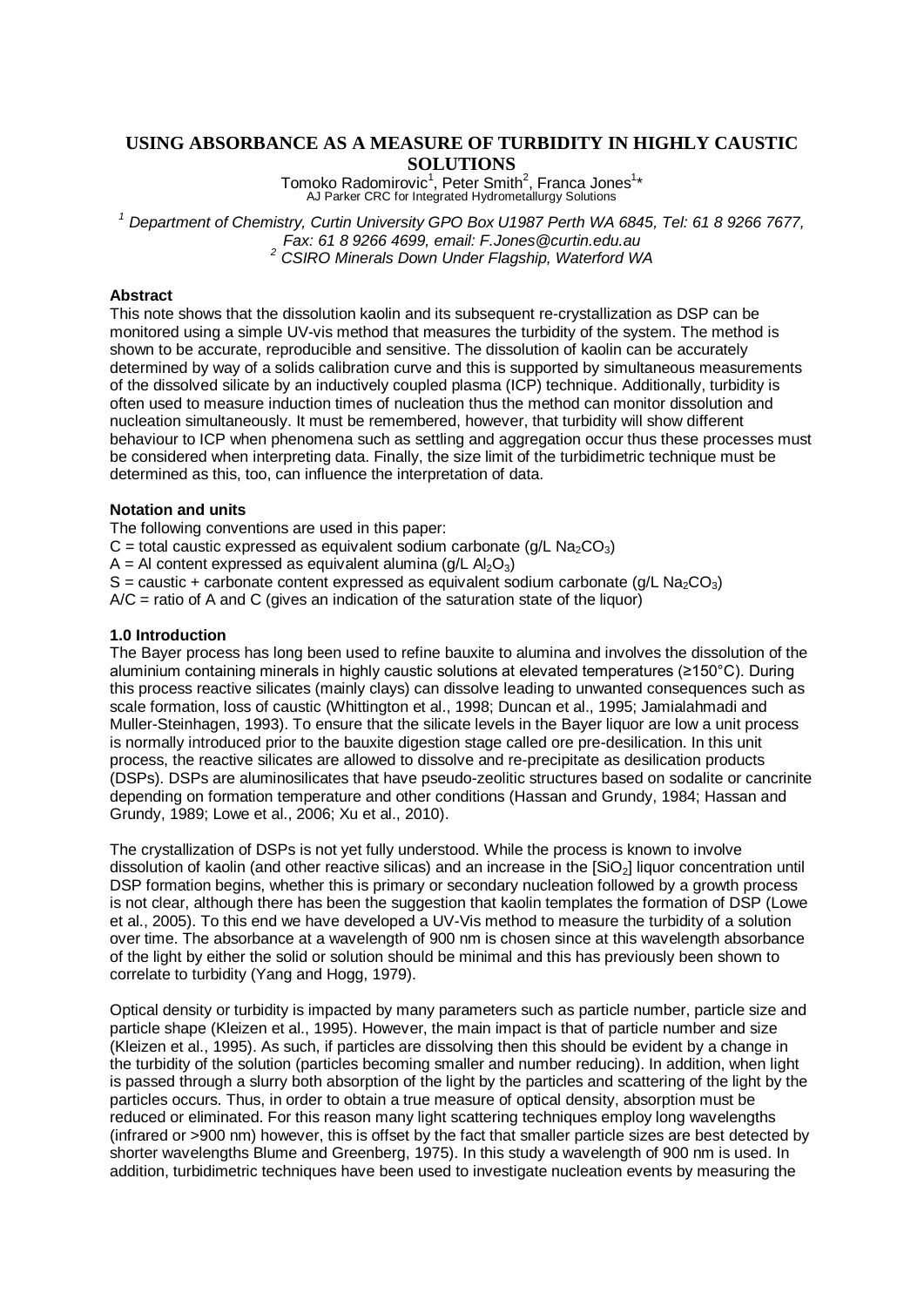so called 'induction time (Mullin, 1961). In principle, this technique should be able to give information on both dissolution and nucleation events.

In this note, we show how the turbidity results can be used to determine the dissolution of kaolin in caustic and Bayer liquors and investigate whether precipitation of DSPs in the presence of kaolin solids can be detected.

### **2.0 Experimental**

### *2.1 Materials and synthetic liquor preparation*

Sodium hydroxide (AR grade, Aldrich), sodium carbonate and sodium sulfate (AR grade, Aldrich) were used to make the synthetic liquor by initially dissolving the sodium hydroxide into water. Subsequently, gibbsite (C33, Alcoa of Arkansas, Pty. Ltd.) was added and heated to dissolve all the solids. Sodium carbonate (30 g/L) and sodium sulfate (10 g/L) were dissolved in water separately and once the gibbsite was dissolved the two solutions are mixed, filtered and allowed to cool prior to adjusting to the desired volume.

The kaolin was a Snobrite 65 kaolin from Unimin Corp. (Australia). It was characterised by SEM, DLS, and XRD. The chemical composition of this kaolin as given by XRF is reported in Temuujin et al. (2001) and is given in **Error! Reference source not found.**.

|                                | wt%    |
|--------------------------------|--------|
| SiO <sub>2</sub>               | 46.36, |
| Al <sub>2</sub> O <sub>3</sub> | 37.6,  |
| Fe <sub>2</sub> O <sub>3</sub> | 0.94,  |
| TiO <sub>2</sub>               | 0.8,   |
| MgO                            | 0.24,  |
| K <sub>2</sub> O               | 0.22,  |
| CaO                            | 0.2,   |
| Na <sub>2</sub> O              | 0.13,  |
| SO <sub>3</sub>                | 0.07   |
| LOI                            | 13.5   |

### **Table 1. XRF composition of kaolin used**

#### *2.2 UV-vis method*

The UV-vis method developed measures the absorbed light at a fixed wavelength where absorption from the suspending liquid is expected to be negligible. In this way the UV instrument can be used as a turbidity meter as discussed above. Although a flow through option was available, it was found that the particles aggregated and this blocked consistent flow through the cell. By placing the equipment near the UV instrument and limiting the exposure to ambient conditions, temperature effects were minimised making a sampling procedure possible. A GBC UV-Vis 916 instrument was used throughout this work.

In the presence of solids, the turbidity can also be used as a measure of the solids content provided a suitable fit to known solids is obtained. Such a fit is shown in Fig. 1 for kaolin (no difference was observed between the absorbance measured in caustic to Bayer liquor).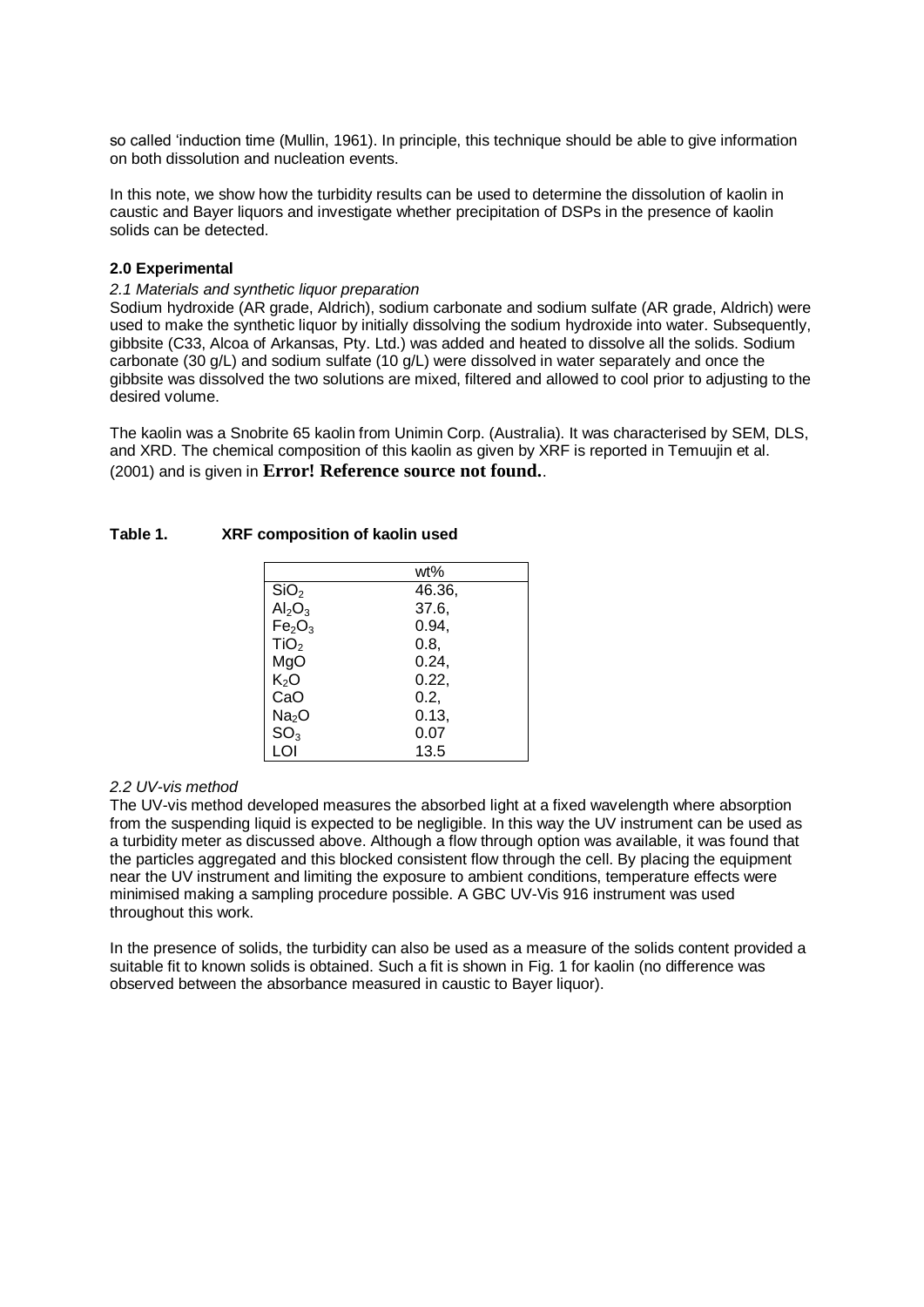

**Figure 1. UV-Vis Absorbance (at 900nm) versus solids added relationship for kaolin solids**

The values at 3 g kaolin addition were not used for the fitting since these were deemed to be at the absorbance limit of the instrument. Using this relationship, the absorbance could be converted to the kaolin solids present (and subsequently to the amount of kaolin dissolved).

Absorbance =  $(2.01^{\ast}$ [Kaolin Solids]<sup>0.610</sup> + 0.1078)

The sum of the residuals squared was 0.039. The values obtained from fitting were less than 5% from the known value except for those absorbance values less than 0.3. In this situation a fixed error of ±0.05 absorbance units was more appropriate.

### *2.3 Liquor Analysis*

The spent liquor was analysed using the method of Connop (1996) and the following characteristics were determined. The composition of the liquor was not varied.

C = **250 ± 20**  $A = 75 \pm 13$ S = **280±20**

# A/C = **0.3±0.05**

An A/C value of 0.3 is indicative of a spent liquor in a Bayer refinery. In addition, as mentioned above, 10  $q/L$  sodium sulfate was also present in the liquor. Pure caustic solution had a  $C = 280$  with no carbonate, gibbsite or sulfate present.

### *2.4 ICP*

A sample was taken from the reactor containing a known amount of kaolin and caustic (or Bayer liquor) and filtered through a caustic resistant 0.2  $\mu$ m membrane. An aliquot from the filtrate, 2 mL, was then added to 18 mL pure caustic and acidified prior to analysing against relevant standards by ICP. For dissolution studies, the initial kaolin solids content was known and the reaction sampled at known time intervals.

### *2.5 Kaolin characterisation*

As seen in Fig. 2a, the original kaolin particles are flat platelet-like particles agglomerated into larger structures of ≥2 µm in size. The individual particles are more in the range of 100-500 nm in radius and this is confirmed by DLS particle sizing (Malvern NanoZeta ZS) as shown in Fig. 2c. XRD confirmed kaolin as the only crystalline phase present (Fig. 2b).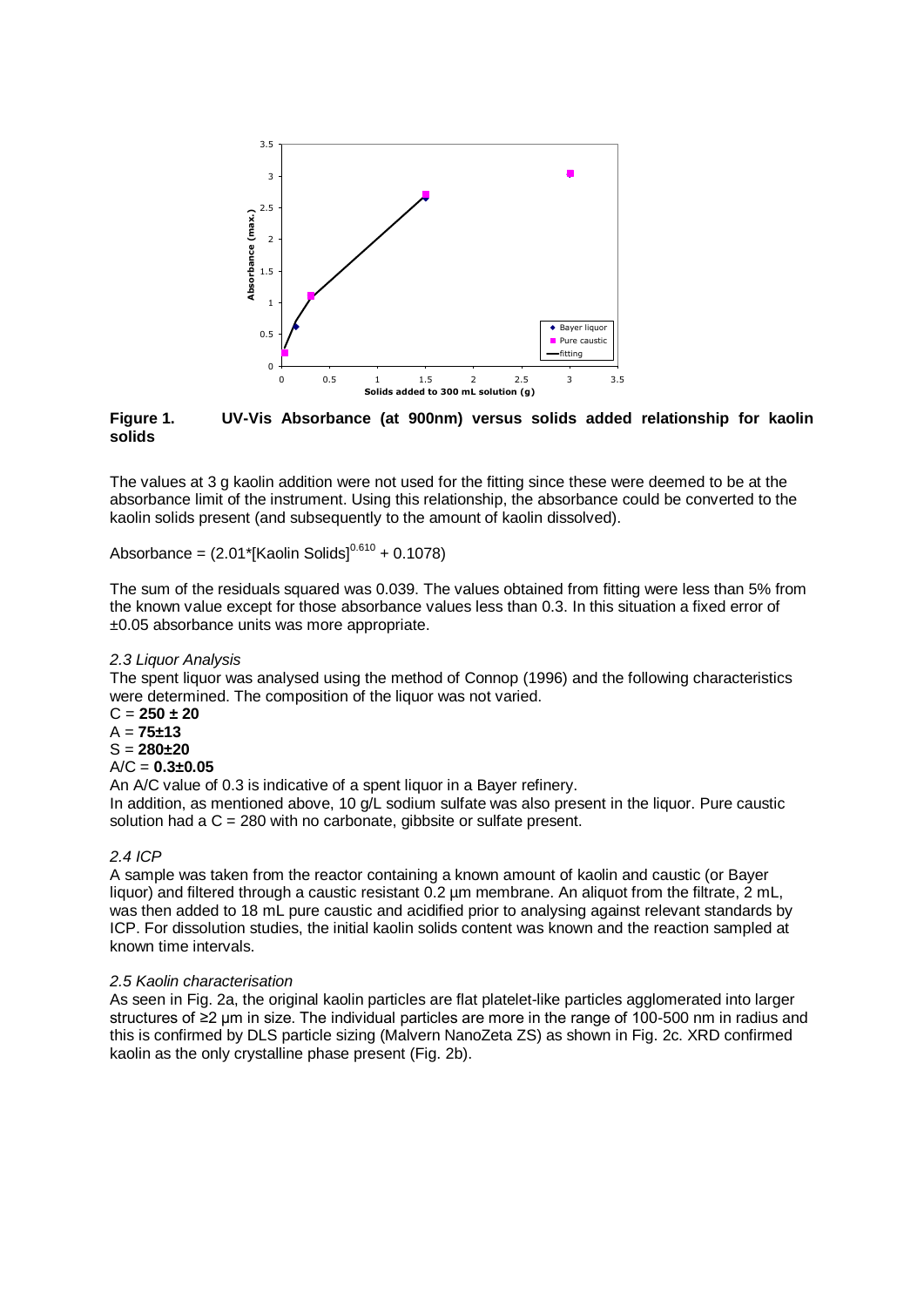

**Figure 2. Kaolin characterisation: (a) SEM image, (b) XRD, and (c) DLS of sample**

### *2.6 Monitoring of kaolin reactions*

Caustic or Bayer liquor (300 mL) was added to a stainless steel jacketed reactor and equilibrated to temperature using a water bath (Grant). A stainless steel stirring rod fitted to an overhead stirrer was used to mix the slurry at 400 rpm. A sample of the liquor without solids was always measured prior to addition of the solids and this represented t=0. A known quantity of kaolin (pre-dispersed in a small amount of solution by ultrasonication) was then added to the reactor at t=5min and the reaction sampled at known time intervals. The sample was either filtered for ICP analysis or was placed into a quartz cuvette for UV-vis analysis. The samples taken for UV-vis analysis were inverted prior to placing into the instrument to re-disperse the solids and the maximum absorbance reading was taken (since settling of particles can occur over time).

## **3.0 Results and Discussion**

A run was performed in which the absorbance was taken and the samples subsequently prepared for Si determination using ICP. The results below (Fig. 3) show that the UV method is behaving like a turbidity meter and often (but not always) mirrors the ICP results. This is because ICP measures the silicate in solution (strictly speaking any silicate that passes through the 0.2 µm membrane) whereas the UV-Vis instrument measures the scattered light from the suspended particles. As the kaolin dissolves in caustic, the absorbance decreases over time (less turbid solution). This decrease was then converted to the dissolved  $[SiO<sub>2</sub>]$  using the calibration curve of absorbance to solids, assuming the theoretical structure of kaolin is  $Al_2Si_2O_5(OH)_4$  (MW=258.172) and the fact that the dissolved solids = initial solids – solids remaining. Using these assumptions the data could be compared to the ICP data measuring the dissolved silicate directly.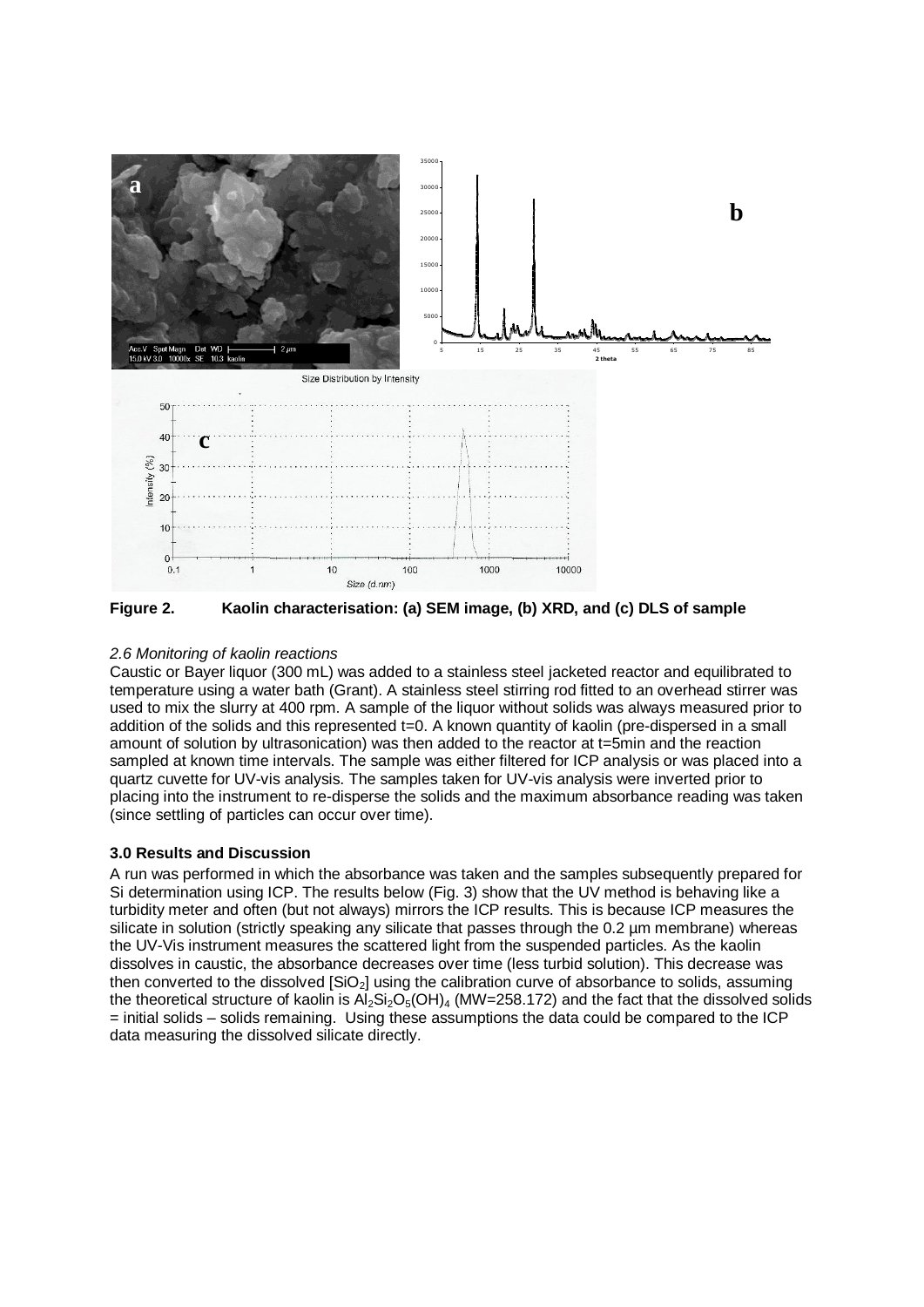

**Figure 3. a) SiO<sup>2</sup> g/L in solution (pink squares) determined from ICP compared to maximum Absorbance at 900 nm (blue squares) and (b) calculated SiO<sup>2</sup> levels (g/L) in solution using the absorbance versus kaolin solids curve and the actual SiO<sup>2</sup> g/L in solution as determined from ICP.**

In the early stages of dissolution the ICP and UV-vis method are in excellent agreement. However, at the longer time periods the agreement lessens. The ICP suggests further dissolution is occurring but the UV-vis method does not. Given that the UV-vis method is measuring the turbidity and is related to both particle size and number, it will not always coincide with a method measuring concentration. The results above may be caused by two possible events; firstly, the sizes of the particles dissolving may be below the detection limit of the UV-vis method or it could be due to small kaolin particles reporting to the filtrate and being measured by ICP. Nevertheless, the UV method does appear to be giving an accurate measure of the turbidity and concentration in the early stages of dissolution.

#### *3.1 Reproducibility and repeatability*

Reproducibility runs were performed where no change in absorbance was observed (low values where sodium metasilicate solution had been added at a level where no impact on absorbance was observed, this can be seen in Fig. 4a) and at higher values where the absorbance changed with time (1.5 g kaolin added to caustic, shown in Fig. 4b).



**Figure 4. Reproducibility curves A) low Absorbance values (0g kaolin in Bayer liquor) B) higher and changing absorbance values (1.5g kaolin in 300mL Bayer liquor)**

In addition, it was determined that the method was only able to detect particles ≥400 nm in diameter since particles of this size were observed in SEM images but did not correspond to any absorbance changes. It is well known that light scattering methods have size detection limits and that the size detectable will depend on the wavelength used (Biume and Greenberg, 1975).

#### *3.2 Using the method to monitor kaolin dissolution and DSP formation*

In pure caustic the kaolin dissolves as expected. At low solids content the dissolution is almost complete after 360 minutes. At higher kaolin contents, the dissolution noticeably slows suggesting that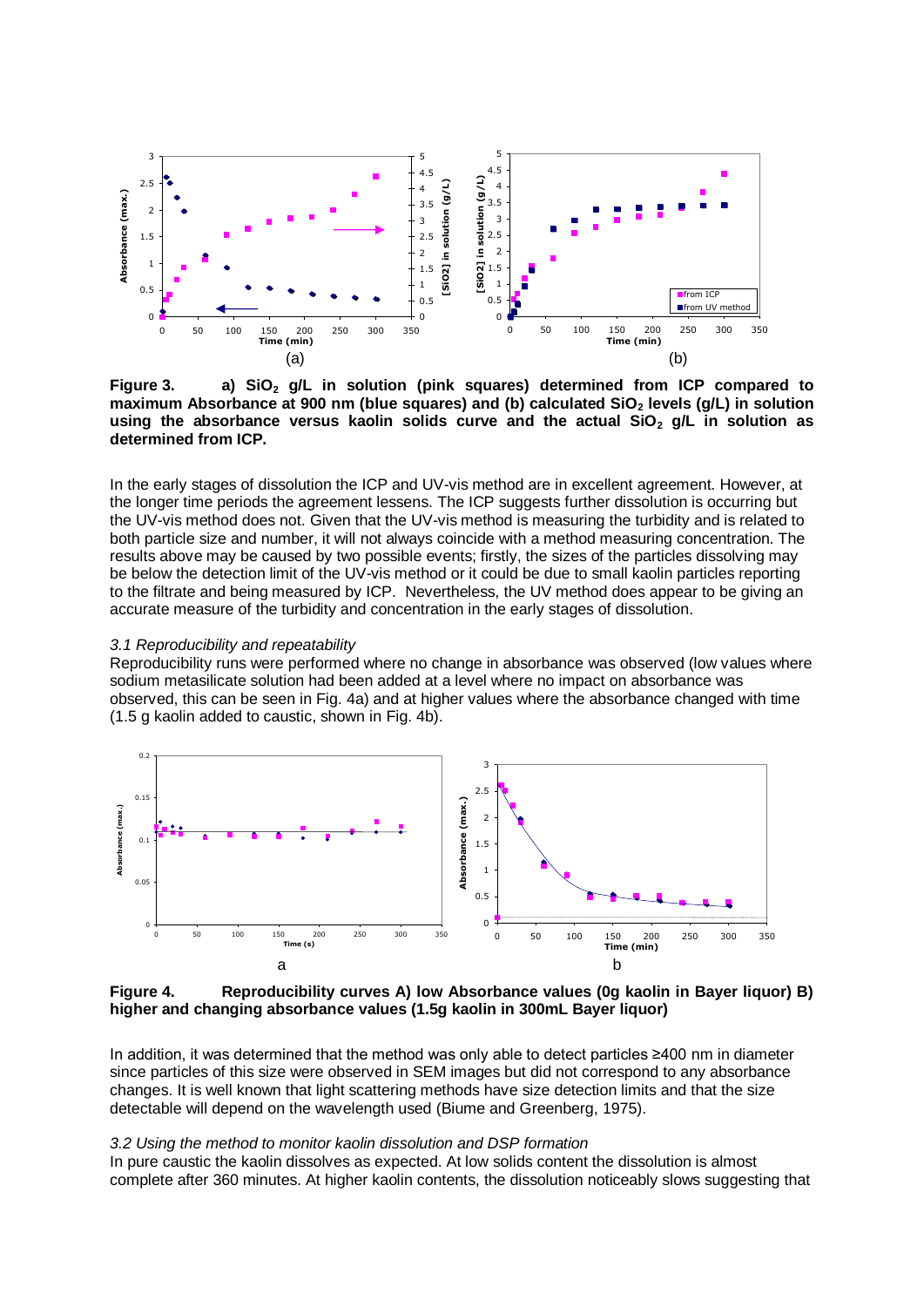the solubility limit of silicate is being reached (Fi. 5b). Although most of the solids have dissolved at 0.05 wt%, the plate-like particles of kaolin are still visible in the SEM image (see Fig. 5a). The surface is, however, much smoother and etched areas are observable (c/f Fig. 2a). Clear etch pits of defined shape are not observed, suggesting kaolin does not dissolve in this way in caustic solution.



**Figure 5. (a) SEM image of dissolved kaolin after exposure to caustic (b) Absorbance versus time of different kaolin loadings in pure caustic at 80 °C**

In synthetic Bayer liquor the dissolution of kaolin is slower (Fig. 6). A simple equilibrium argument of kaolin dissolving into its constituent parts

$$
6OH + Al_2Si_2O_5(OH)_4 \rightarrow 2Al(OH)_4 + 2SiO_3^2 + H_2O
$$

shows that the presence of aluminate in solution would be expected to lower the extent of kaolin dissolution into the liquor and this may also impact on the kinetics.



**Figure 6. Dissolution behaviour of kaolin (at different loadings) in synthetic Bayer liquor at 80 °C (lines drawn to aid reader only)**

The solids content of kaolin was then raised further and a noticeable reversal in the absorbance is observed (Fig. 6a). Due to the absorbance being close to the limit of the instrument, the slurry was diluted (x2), however, the data showed the same trend. As can be seen from the SEM image, new particles typical of DSP and having the 'woolly ball' morphology were visible, confirming the reversal in the absorbance is due to crystallization of the new particles. XRD confirmed that the solids formed were nosean particles (data not shown). The nosean structure is based on sodalite where sulfate has been trapped within the sodalite cage (Hassan and Grundy, 1984; Hassan and Grundy, 1989; Lowe et al., 2006; Xu et al., 2010).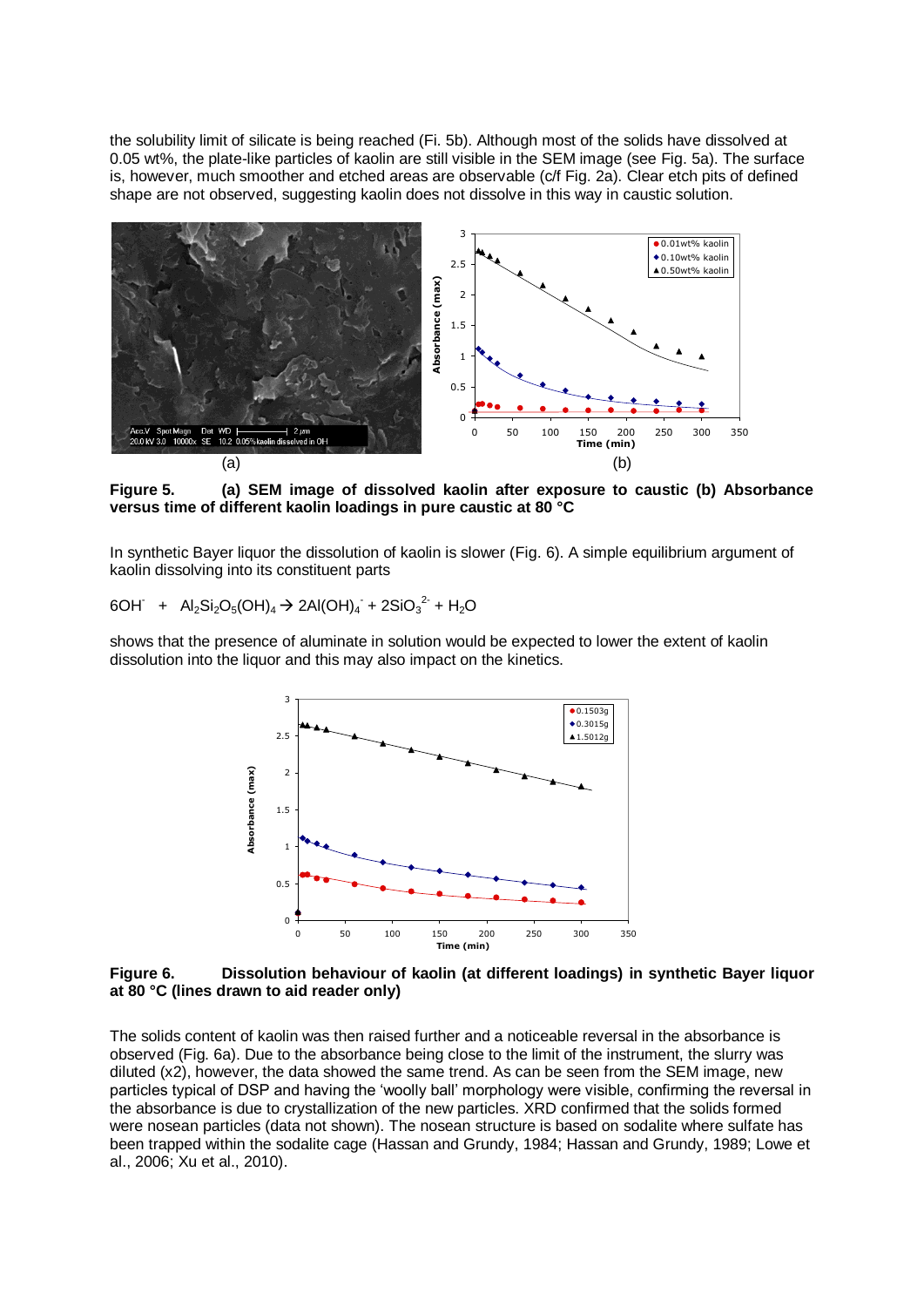

**Figure 7. (a) Absorbance versus time when kaolin is treated with synthetic Bayer liquor at 80 °C and 1wt% solids loading (b) SEM image of resultant particles** 

At 90 °C the same behaviour is observed. Once again, this data was compared to results obtained by ICP analysis on the filtrate obtained from sampling (see Fig. 8a). The calculated solids dissolution curve is shown (Fig. 8b) although it must be stressed that this curve makes the assumption that the solids are kaolin solids. Thus, only the dissolution part of the curve is strictly comparable to the ICP data. The results clearly show that the UV-vis method is comparable to the ICP results when used appropriately. It is interesting to note that the maximum in solution silicate concentration from ICP is obtained just before the minimum in turbidity and this could be because there is an induction time between the achievement of supersaturation and the onset of nucleation (in this case surface nucleation as shown in Fig. 7b), however, it might also be due to the lower sensitivity of the turbidity method or a combination of both.



**Figure 8. (a) kaolin solids (1.5 wt%) at 90 °C in synthetic Bayer liquor, as followed by the UV-vis method (pink squares) and by ICP (blue squares) and (b) SiO<sup>2</sup> (g/L) in solution as determined from the absorbance versus solids curve (pink squares) compared to the ICP measured values (blue squares)**

### **4.0 Summary and Conclusions**

We have shown that a turbidimetric technique can follow kaolin dissolution in caustic and synthetic Bayer liquors at temperatures up to 90 °C. The method allowed calibration of the solids content, which could be used to determine the solids dissolved and to monitor dissolution with time. Comparison to ICP data shows that the accuracy and precision of the turbidimetric technique was excellent while the two methods were measuring the same phenomenon. There are situations, however, where changes in the turbidity will not reflect concentration effects (such as agglomeration, sedimentation etc.).

The method was also used to monitor kaolin dissolution in synthetic Bayer liquors at levels where DSP formation was expected. This showed that initially the turbidity decreases during the dissolution (of kaolin) phase and then increases during the nucleation and growth (of DSP) phase. Thus, this simple turbidimetric technique can be used to monitor such events. It is clearly shown that the DSP particles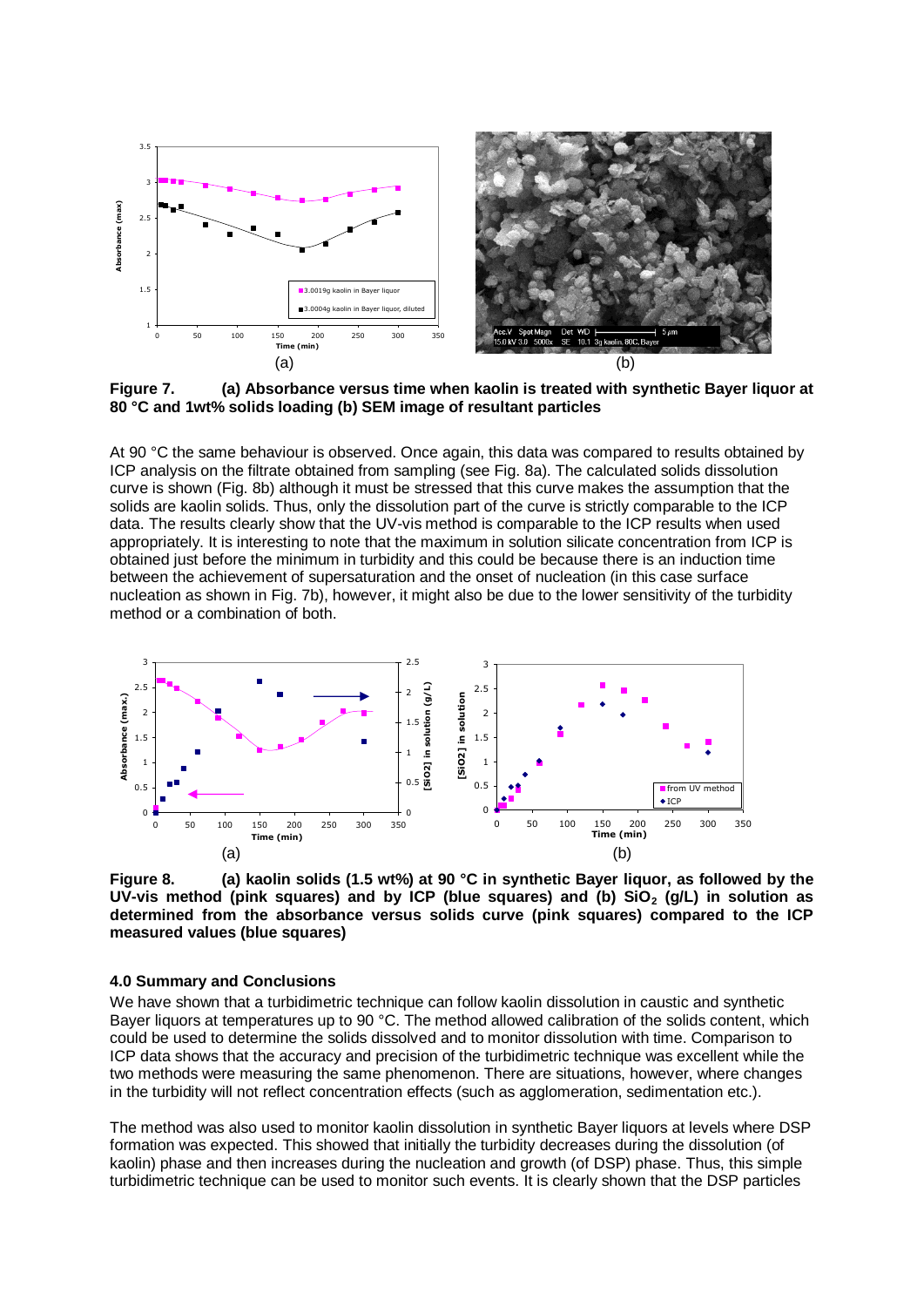initially grow on the surface of the kaolin suggesting a heterogeneous nucleation event, however, what is not clear is whether these newly formed DSP particles then go on to nucleate further DSP growth via a secondary nucleation mechanism. This is the focus for this work into the future.

Perhaps more interesting is that this method can be applied more generally to different systems in highly caustic or acidic environments. The success of the method depends on well-characterised solids and reproducible solids sampling.

### **Acknowledgements**

F. Jones, T Radomirovic and P. Smith gratefully acknowledge that this research has been supported under the Australian Government's Cooperative Research Centre (CRC) Program, through the AJ Parker CRC for Integrated Hydrometallurgy Solutions.

### **References**

Blume, P. ; Greenberg, L. J. (1975), "Application of differential light scattering to the latex agglutination assay for rheumatoid factor", *Clinical Chemistry*, **21(9)**, 1234-1237.

Connop, W. L. (1996), "A new procedure for the determination of alumina, caustic and carbonate in Bayer liquors" Proceedings of the 3<sup>rd</sup> Alumina Quality Workshop, Darwin Australia, 321-330.

Duncan, A.; Müller-Steinhagen, H.; Verity, B.; Welch, B. (1995), "An Investigation of Desilication Kinetics in Spent Bayer Liquor", *Light Metals*, 37-44.

Hassan, I.; Grundy, H. D. (1984), "The crystal structures of sodalite-group minerals", *Acta. Crystallogr.* **B40**, p. 6-13.

Hassan, I.; Grundy, H. D. (1989), "The structure of nosean, ideally Na<sub>8</sub>[Al<sub>6</sub>Si<sub>6</sub>O<sub>24</sub>]SO<sub>4</sub>·H<sub>2</sub>O", *Can. Mineral.* **27**, p. 165-172.

Jamialahmadi, M.; Muller-Steinhagen, H.; Robson, B. (1993), "Effect Of Process Parameters On Scale Formation From Spent Bayer Process Liquor -Experimental Observations Part I", *Journal of Aluminium* **69** 920-923.

[Kleizen,](http://www.sciencedirect.com/science?_ob=RedirectURL&_method=outwardLink&_partnerName=27983&_origin=article&_zone=art_page&_linkType=scopusAuthorDocuments&_targetURL=http%3A%2F%2Fwww.scopus.com%2Fscopus%2Finward%2Fauthor.url%3FpartnerID%3D10%26rel%3D3.0.0%26sortField%3Dcited%26sortOrder%3Dasc%26author%3DKleizen,%2520H.%2520H.%26authorID%3D6602235952%26md5%3D429450a06f33e2968406c41953101327&_acct=C000004498&_version=1&_userid=41361&md5=20fd8d2468ac7574a170c1edb8266655) H. H.; [de Putter,](http://www.sciencedirect.com/science?_ob=RedirectURL&_method=outwardLink&_partnerName=27983&_origin=article&_zone=art_page&_linkType=scopusAuthorDocuments&_targetURL=http%3A%2F%2Fwww.scopus.com%2Fscopus%2Finward%2Fauthor.url%3FpartnerID%3D10%26rel%3D3.0.0%26sortField%3Dcited%26sortOrder%3Dasc%26author%3Dde%2520Putter,%2520A.%2520B.%26authorID%3D6507635690%26md5%3Dff891603e9e4ebb1c5a9bf3ef1a03071&_acct=C000004498&_version=1&_userid=41361&md5=023a5711cabc2ba6f7277b4dd0a3ece8) A. B.; [van der Beek,](http://www.sciencedirect.com/science?_ob=RedirectURL&_method=outwardLink&_partnerName=27983&_origin=article&_zone=art_page&_linkType=scopusAuthorDocuments&_targetURL=http%3A%2F%2Fwww.scopus.com%2Fscopus%2Finward%2Fauthor.url%3FpartnerID%3D10%26rel%3D3.0.0%26sortField%3Dcited%26sortOrder%3Dasc%26author%3Dvan%2520der%2520Beek,%2520M.%26authorID%3D6603417713%26md5%3Dbbbbc365b33421bb5a0d10c5c182d77b&_acct=C000004498&_version=1&_userid=41361&md5=bf380a622e63b211957f02f09da59760) M.; [Huynink,](http://www.sciencedirect.com/science?_ob=RedirectURL&_method=outwardLink&_partnerName=27983&_origin=article&_zone=art_page&_linkType=scopusAuthorDocuments&_targetURL=http%3A%2F%2Fwww.scopus.com%2Fscopus%2Finward%2Fauthor.url%3FpartnerID%3D10%26rel%3D3.0.0%26sortField%3Dcited%26sortOrder%3Dasc%26author%3DHuynink,%2520S.%2520J.%26authorID%3D6505772549%26md5%3Df7994fbc756ad52d85cd927638269f56&_acct=C000004498&_version=1&_userid=41361&md5=73bbc8e4adeecd3ea197553134611dbb) S. J. (1995)," Particle concentration, size and turbidity", *[Filtration & Separation](http://www.sciencedirect.com/science/journal/00151882)*, **[32\(9\)](http://www.sciencedirect.com/science?_ob=PublicationURL&_tockey=%23TOC%236098%231995%23999679990%2314368%23FLP%23&_cdi=6098&_pubType=J&view=c&_auth=y&_acct=C000004498&_version=1&_urlVersion=0&_userid=41361&md5=f80ce3f9785d41999d5b3ea0353e5727)**, 897-901.

Lowe, J. L.; Hart, R. D.; Smith, P. G.; Rohl, A. L.; Parkinson, G. M. (2005), "Understanding growth of DSP in the presence of inorganic ions", Proceedings of the  $7<sup>th</sup>$  Alumina Quality Workshop, Perth, Australia, 168-173.

Lowe, J. L.; Rohl, A. L.; Gale, J. D.; Smith, P. G.; Parkinson, G. M. (2006), "Incorporation of impurity anions into DSP: insights into structure and stability from computer modelling", *[Molecular Simulation](http://www.informaworld.com/smpp/title~db=all~content=t713644482)*, **[32](http://www.informaworld.com/smpp/title~db=all~content=t713644482~tab=issueslist~branches=32#v32)[\(1\),](http://www.informaworld.com/smpp/title~db=all~content=g743847067)** 35 – 44.

Mullin, J. W. (1961), Nucleation. In Crystallization, 3rd ed.; Butterworth-Heinemann: Oxford, pp 172- 201.

[Temuujin,](http://www.sciencedirect.com/science?_ob=RedirectURL&_method=outwardLink&_partnerName=27983&_origin=article&_zone=art_page&_linkType=scopusAuthorDocuments&_targetURL=http%3A%2F%2Fwww.scopus.com%2Fscopus%2Finward%2Fauthor.url%3FpartnerID%3D10%26rel%3D3.0.0%26sortField%3Dcited%26sortOrder%3Dasc%26author%3DTemuujin,%2520Jadambaa%26authorID%3D35235300400%26md5%3Def910bf8d2b83add633d47823ef91471&_acct=C000004498&_version=1&_userid=41361&md5=d731c3c3f8bcd58db456319446a247a8) J.; [Rickard,](http://www.sciencedirect.com/science?_ob=RedirectURL&_method=outwardLink&_partnerName=27983&_origin=article&_zone=art_page&_linkType=scopusAuthorDocuments&_targetURL=http%3A%2F%2Fwww.scopus.com%2Fscopus%2Finward%2Fauthor.url%3FpartnerID%3D10%26rel%3D3.0.0%26sortField%3Dcited%26sortOrder%3Dasc%26author%3DRickard,%2520William%26authorID%3D35171231700%26md5%3Ddbf0fe8df8a430538c87308fdce4b22e&_acct=C000004498&_version=1&_userid=41361&md5=b9df92e732b0220f5352df6e17a4bbe2) W.; [Lee,](http://www.sciencedirect.com/science?_ob=RedirectURL&_method=outwardLink&_partnerName=27983&_origin=article&_zone=art_page&_linkType=scopusAuthorDocuments&_targetURL=http%3A%2F%2Fwww.scopus.com%2Fscopus%2Finward%2Fauthor.url%3FpartnerID%3D10%26rel%3D3.0.0%26sortField%3Dcited%26sortOrder%3Dasc%26author%3DLee,%2520Melissa%26authorID%3D35170308300%26md5%3D59b74e54eff2f057da7715dd7c3fcbd9&_acct=C000004498&_version=1&_userid=41361&md5=fd578ff7f8cd2c280835d46eb4b7fd03) M.; [van Riessen](http://www.sciencedirect.com/science?_ob=RedirectURL&_method=outwardLink&_partnerName=27983&_origin=article&_zone=art_page&_linkType=scopusAuthorDocuments&_targetURL=http%3A%2F%2Fwww.scopus.com%2Fscopus%2Finward%2Fauthor.url%3FpartnerID%3D10%26rel%3D3.0.0%26sortField%3Dcited%26sortOrder%3Dasc%26author%3Dvan%2520Riessen,%2520Arie%26authorID%3D35235690000%26md5%3Dfd24b30e6f51577c22a80950f79e9fcc&_acct=C000004498&_version=1&_userid=41361&md5=f6593a34aeaf8aa5c15f0b1ce94f3ef7), A. (2011), "Preparation and thermal properties of fire resistant metakaolin-based geopolymer-type coatings", *[Journal of Non-Crystalline Solids](http://www.sciencedirect.com/science/journal/00223093)*, **357(5)** 1399-1404.

Whittington, B. I.; Fletcher, B. L.; Talbot, C. (1998), "The effect of reaction conditions on the composition of desilication product (DSP) formed under simulated Bayer conditions", *Hydrometallurgy* **49** 1-22.